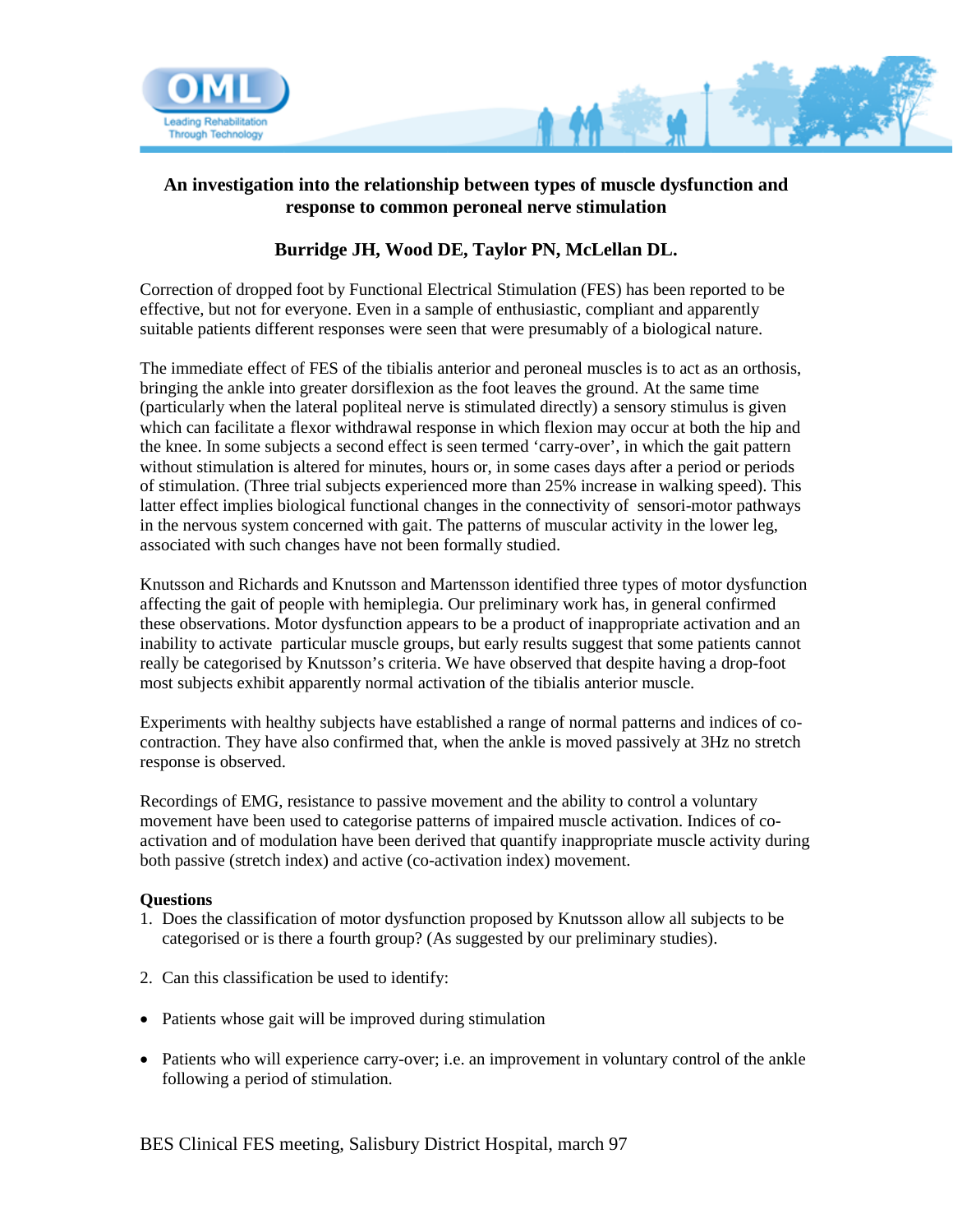

3. Is the pattern of muscle activation in the absence of stimulation altered by a period of stimulation, and are these changes related to the clinical response to FES?

## **Method of investigation**

Subjects were assessed three times over a period of two to three weeks to measure variations in muscle activation and walking prior to using FES. From these measurements each person, was allocated to one of Knutsson's three categories. Any who could not be assigned to these categories was allocated to a fourth category and continued to be studied. It is intended that five or six subjects will be studied in each of the categories (at least five in each of the three Knutsson categories), giving a total of at least 20 subjects.

Our experience has been that most people who benefit from FES generally do so within three months continuous use. The investigation therefore observed changes over this period in a group of people with different patterns of muscle activity.

Patients were observed walking and performing a tracking task in a specially designed rig in which response to passive and active movement were measured. In the active test the patient was asked to follow a tracking signal. In the passive test the operator moved the ankle passively with the tracking signal.

The rig enabled ankle angle and torque about the ankle joint to be recorded simultaneously with EMG signals from the calf and anterior tibial muscles. The tracking signal consisted of a cross corresponding in size with an elliptical target generated by a computer. Both were displayed on a screen in front of the patient. The target oscillated in Simple Harmonic Motion (SHM) at a frequency of 1, 2 or 3 Hz. Changes in voltage across a potentiometer correspond to angular movement. A strain gauge measured the torque exerted when the ankle was moved passively. The voltage from this, the goniometer and the EMG signals were recorded on video tape, digitised by Softel and analysed using Excel.

Surface EMGs were recorded using Medelec contact electrodes with integral pre-amplifiers. In the walking test ankle angle was recorded using a Penny and Giles electro-goniometer and footswitches (force sensitive resistors) under the heel and first metatarsal head of both feet were used to compute gait parameters so that muscle activation and ankle movement could be correlated with phases of the gait cycle.

Co-activation and stretch indices, resistance to passive movement and control of voluntary movement were measured in the rig. The co-activation index was expressed as: sum of EMG activity during the prime mover phase divided by the sum of EMG activity during the relaxation phase. In healthy subjects, where there was reciprocal inhibition, this index was small. Where there was co-activation it was closer to one. The stretch index was expressed as: sum of EMG activity during the stretch phase divided by the sum of EMG activity during the shortening phase. In the presence of a stretch response this ratio is greater than one. Accuracy in following the trace was measured by integrating the error between the tracking target trace and the ankle movement that actually occurred. Phase differences and peaks of movement ranges were calculated. Resistance to passive movement was measured as torque about the ankle joint.